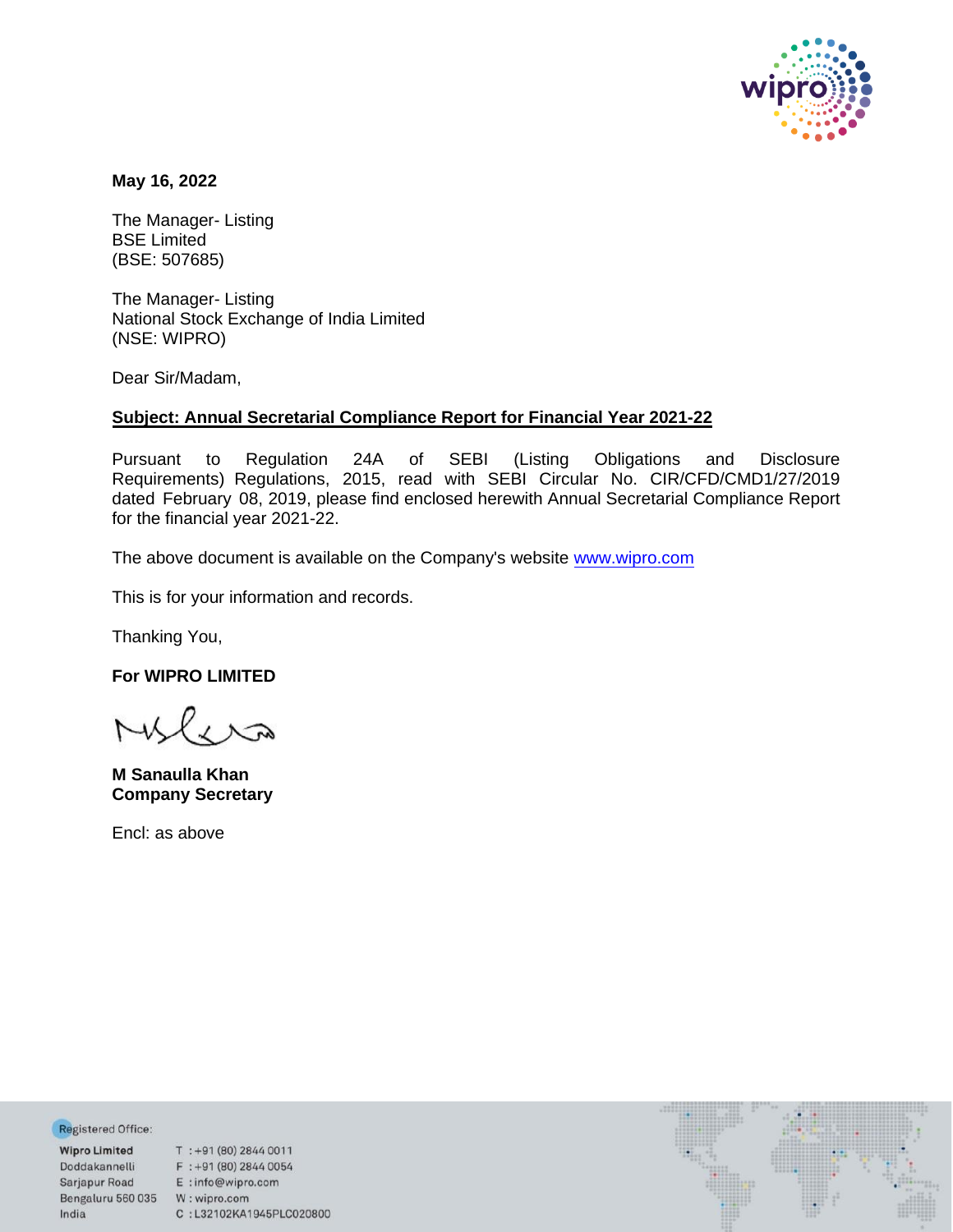## **SREEDHARAN AND ASSOCIATES**

**Company Secretaries** 

No. 291, 1" Floor, 10" Main Road, 3" Block. Jayanagar, Bengaluru - 560 011  $C + 918049594533$  exampliance@sreedharancs.com



Secretarial Compliance Report of Wipro Limited for the year ended March 31, 2022 (Pursuant to Regulation 24A of the Securities and Exchange Board of India (Listing) Obligations and Disclosure Requirements) Regulations, 2015]

We have examined:

- (a) all the documents and records made available to us and explanation provided by Wipro Limited ("the listed entity");
- (b) the filings/ submissions made by the listed entity to the stock exchanges:
- (c) website of the listed entity;
- (d) any other document/ filing, as may be relevant, which has been relied upon to make this certification:

for the year ended March 31, 2022 ("Review Period") in respect of compliance with the provisions of:

- (a) the Securities and Exchange Board of India Act, 1992 ("SEBI Act") and the Regulations, circulars, guidelines issued thereunder; and
- (b) the Securities Contracts (Regulation) Act, 1956 ("SCRA"), rules made thereunder and the Regulations, circulars, guidelines issued thereunder by the Securities and Exchange Board of India ("SEBI");

The specific Regulations, whose provisions and the circulars/ guidelines issued thereunder, have been examined, include; -

- (a) Securities and Exchange Board of India (Listing Obligations and Disclosure Requirements) Regulations, 2015;
- (b) The Securities and Exchange Board of India (Issue of Capital and Disclosure Requirements) Regulations, 2018;
- (c) Securities and Exchange Board of India (Substantial Acquisition of Shares and Takeovers) Regulations, 2011;



Page 1 of 3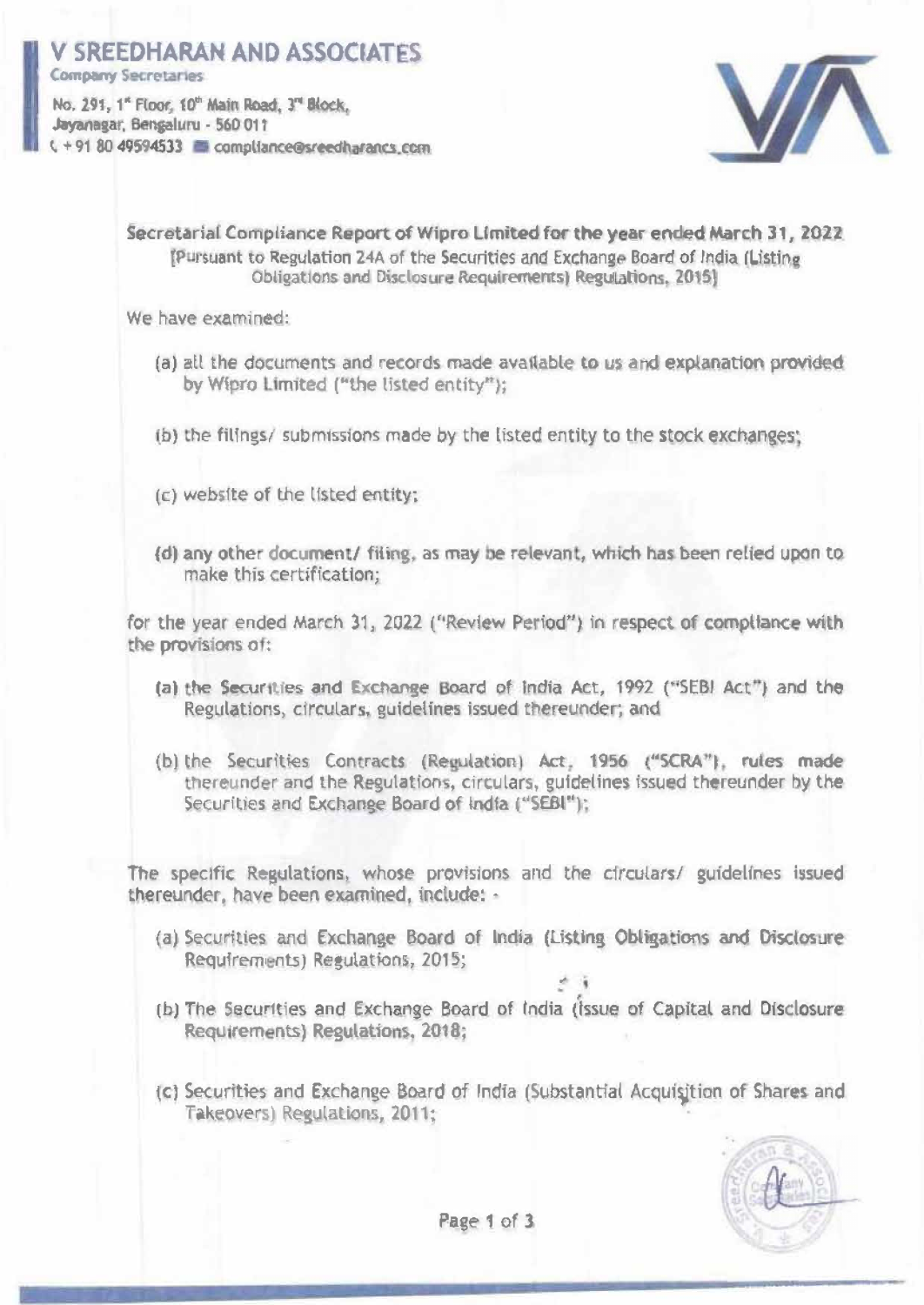- (d) Securities and Exchange Board of India (Buyback of Securities) Regulations, 2018 (Not Applicable to the Company during the Audit Period);
- (e) The Securities and Exchange Board of India (Share Based Employee Benefits and Sweat Equity) Regulations, 2021;
- (f) Securities and Exchange Board of India (Issue and listing of Debt Securities) Regulations, 2008 (Not Applicable **to the** Company during the Audit Period);
- (g) Securities and Exchange Board of India (Issue and Listing of Non- Convertible and Redeemable Preference Shares) Regulations, 2013 **(Not Applicable to the** Company during the Audit Period);
- (h) Securities and Exchange Board of India (Prohibition of Insider Trading) Regulations, 2015;
- (i) The Securities and Exchange Board of India (Issue and Listing of Non-Convertible Securities) Regulations, 2021 (Not Applicable to the Company during the **Audit Period).**

and based on the above examination, we hereby report that, during the **Review**  Period:

- (a) The listed entity has complied with the provisions of the above Regulations and circulars/ guidelines issued thereunder.
- (b) The listed entity has maintained proper records under the provisions of the above Regulations and circulars/ guidelines issued thereunder in so far as it appears from our examination of those records.
- (c) There was no action taken against the listed entity/ its promoters/ directors/ material subsidiaries either by SEBI or by Stock Exchanges (including under the Standard Operating Procedures issued by SEBI through various circulars) under the aforesaid Acts/ Regulations and circulars/ guidelines issued thereunder.